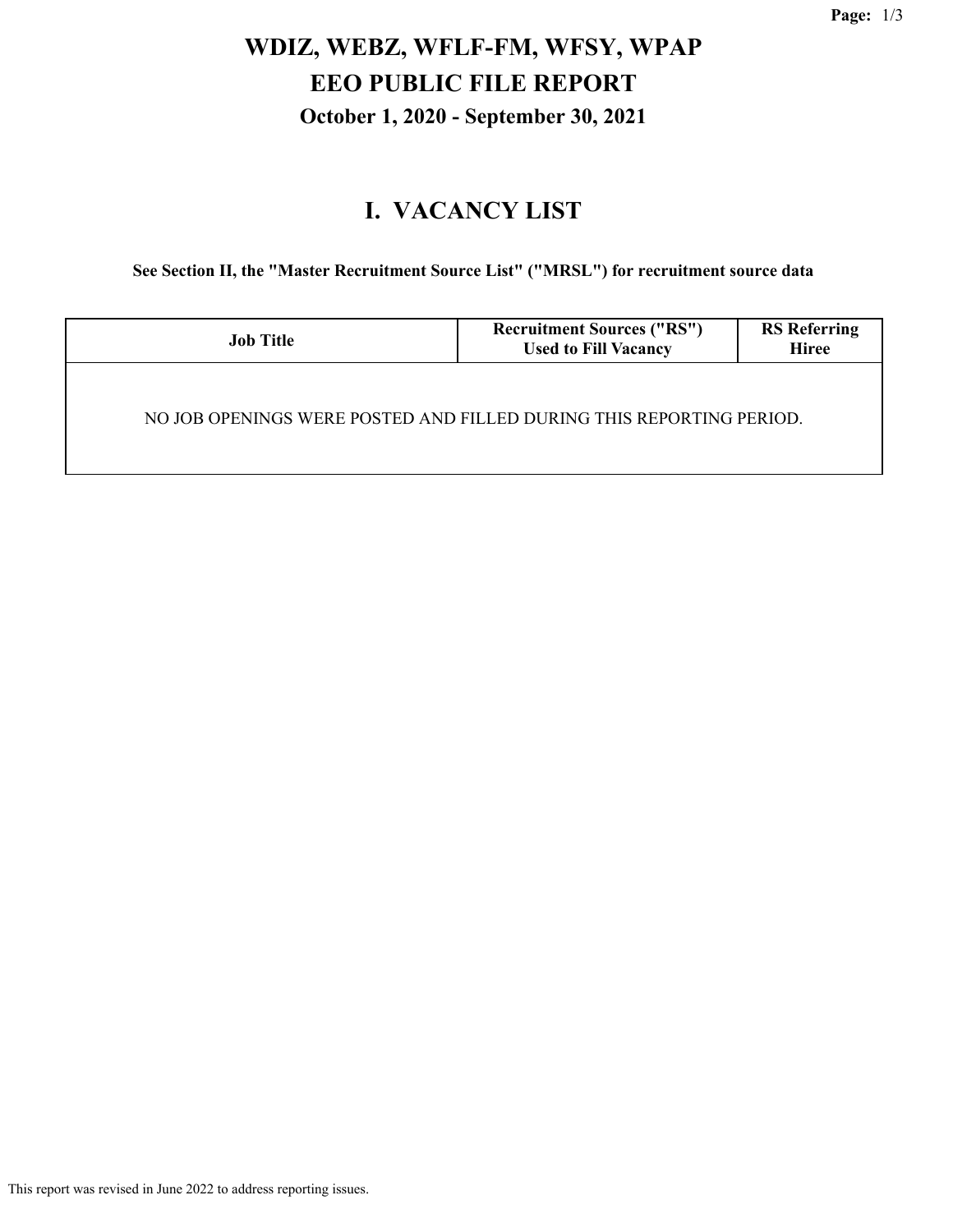**Page:** 2/3

# **WDIZ, WEBZ, WFLF-FM, WFSY, WPAP EEO PUBLIC FILE REPORT October 1, 2020 - September 30, 2021**

### **II. MASTER RECRUITMENT SOURCE LIST ("MRSL")**

| <b>RS</b><br><b>Number</b>                                                                  | <b>RS</b> Information | <b>Source Entitled</b><br>to Vacancy<br><b>Notification?</b><br>(Yes/No) | <b>No. of Interviewees</b><br><b>Referred by RS</b><br>Over<br><b>Reporting Period</b> |  |  |  |
|---------------------------------------------------------------------------------------------|-----------------------|--------------------------------------------------------------------------|----------------------------------------------------------------------------------------|--|--|--|
| AS NOTED IN SECTION I, NO JOB OPENINGS WERE POSTED AND FILLED DURING THIS REPORTING PERIOD. |                       |                                                                          |                                                                                        |  |  |  |